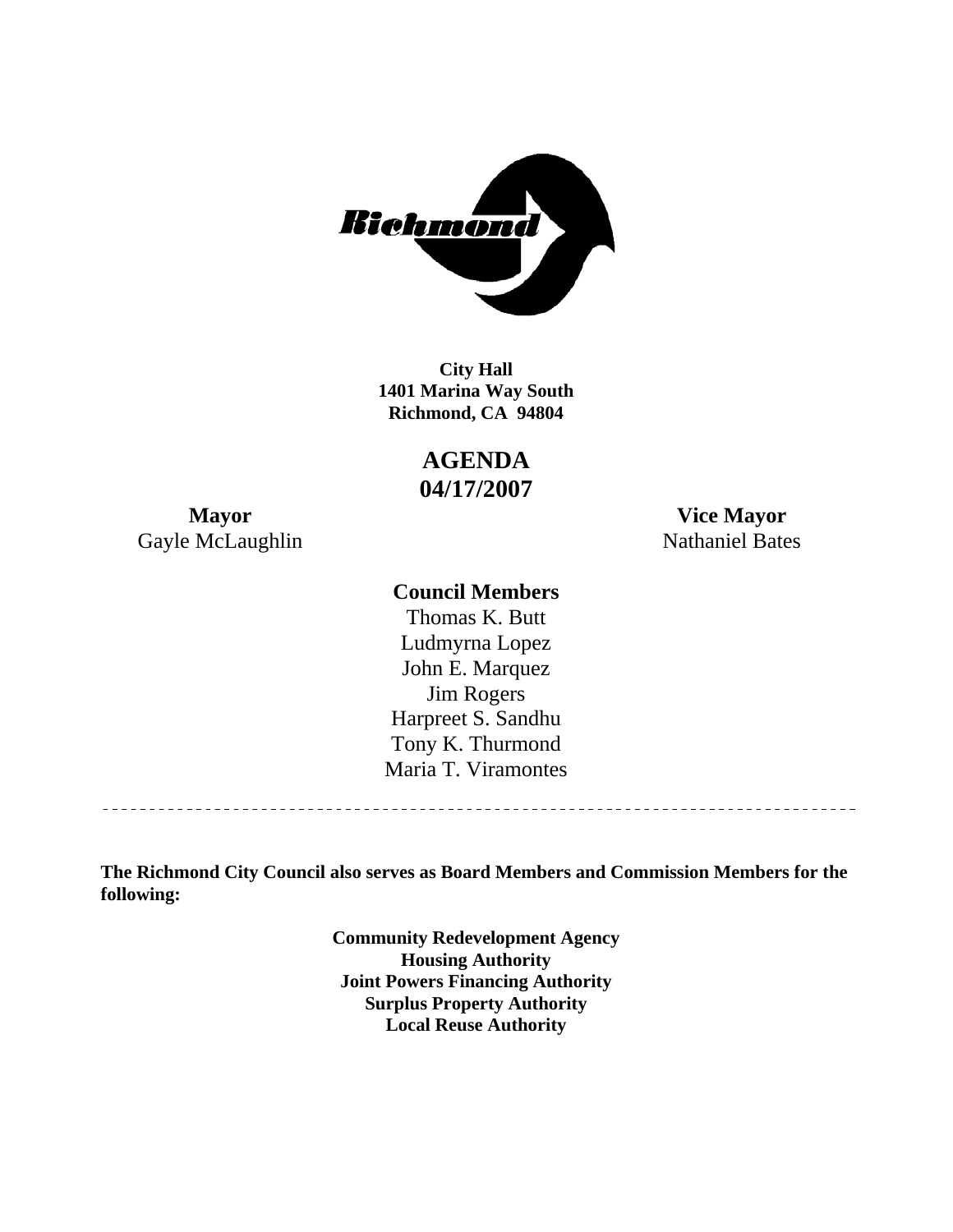## **MEETING PROCEDURES**

The City of Richmond encourages community participation at its City Council meetings and has established procedures that are intended to accommodate public input in a timely and time-sensitive way. As a courtesy to all members of the public who wish to participate in City Council meetings, please observe the following procedures:

**PUBLIC COMMENT ON AGENDA ITEMS:** Anyone who desires to address the City Council on items appearing on the agenda must complete and file a pink speaker's card with the City Clerk **prior** to the City Council's consideration of the item. Once the City Clerk has announced the item and discussion has commenced, no person shall be permitted to speak on the item other than those persons who have submitted their names to the City Clerk. Your name will be called when the item is announced for discussion. **Each speaker will be allowed TWO (2) MINUTES to address the City Council on NON-PUBLIC HEARING items listed on the agenda.** 

**OPEN FORUM FOR PUBLIC COMMENT:** Individuals who would like to address the City Council on matters not listed on the agenda or on **Presentations, Proclamations and Commendations, Report from the City Attorney, or Reports of Officers** may do so under Open Forum. All speakers must complete and file a pink speaker's card with the City Clerk **prior** to the commencement of Open Forum. **The amount of time allotted to individual speakers shall be determined based on the number of persons requesting to speak during this item. The time allocation for each speaker will be as follows: 15 or fewer speakers, a maximum of 2 minutes; 16 to 24 speakers, a maximum of 1 and one-half minutes; and 25 or more speakers, a maximum of 1 minute.** 

#### **SPEAKERS ARE REQUESTED TO OCCUPY THE RESERVED SEATS IN THE FRONT ROW BEHIND THE SPEAKER'S PODIUM AS THEIR NAME IS ANNOUNCED BY THE CITY CLERK.**

**CONSENT CALENDAR:** Consent Calendar items are considered routine and will be enacted, approved or adopted by one motion unless a request for removal for discussion or explanation is received from the audience or the City Council. A member of the audience requesting to remove an item from the Consent Calendar must complete and file a speaker's card with the City Clerk **prior to the City Council's consideration of Item C, Agenda Review.** An item removed from the Consent Calendar may be placed anywhere on the agenda following the City Council's agenda review.

*The City Council's adopted Rules of Procedure recognize that debate on policy is healthy; debate on personalities is not. The Chairperson has the right and obligation to cut off discussion that is too personal, too loud, or too crude.* 

**\*\*\*\*\*\*\*\*\*\*\*\*\*\*\*\*\*\*\*\*\*\*\*\*\*\*\*\*\*\*\*\*\*\*\*\*\*\*\*\*\*\*\*\*\*\*\*\*\*\*\*\*\*\*\*\*\*\***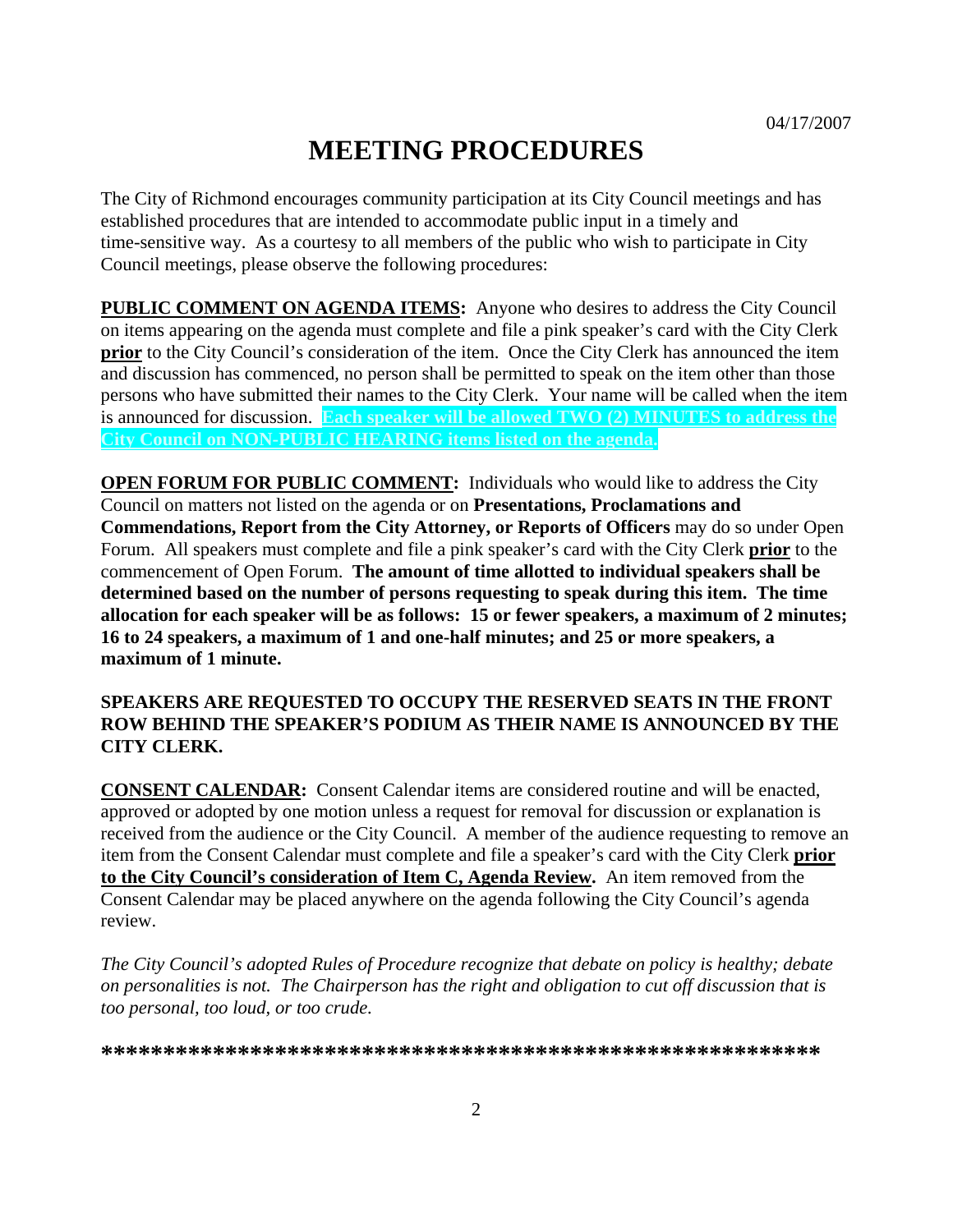04/17/2007

# **Morning Open Session**

8:30 a.m.

## **A. ROLL CALL**

## **B. PUBLIC COMMENT**

## **C. ADJOURN TO CLOSED SESSION**

## **Closed Session**

Shimada Room of City Hall

## **A. CITY COUNCIL**

**A-1.** CONFERENCE WITH LEGAL COUNSEL - EXISTING LITIGATION (Subdivision [a] of Government Code Section 54956.9)

> Nishioka vs. City of Richmond Booker vs. City of Richmond

**\*\*\*\*\*\*\*\*\*\*\*\*\*\*\*\*\*\*\*\*\*\*\*\*\*\*\*\*\*\*\*\*\*\*\*\*\*\*\*\*\*\*\*\*\*\*\*\*\*\*\*\*\*\*\*\*\*\*\*\*** 

## **Evening Open Session**

Council Chambers

## **Special Meeting Richmond Housing Authority**

6:45 p.m.

## **A. PLEDGE TO THE FLAG**

**B. ROLL CALL**

## **C. STATEMENT OF CONFLICT OF INTEREST**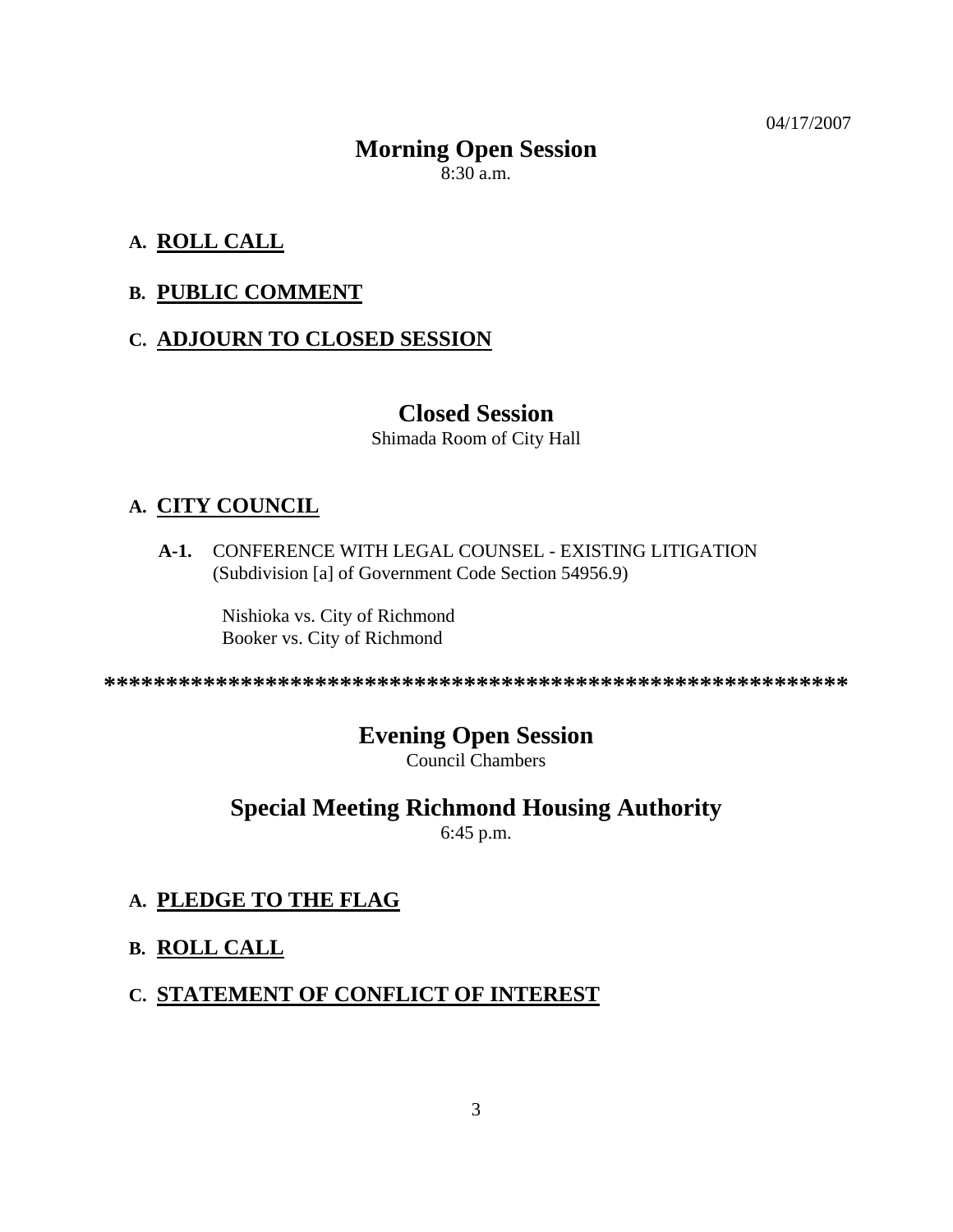#### **D. RESOLUTIONS**

**D-1. ADOPT RESOLUTION No. 1913** authorizing the Housing Authority to revise the Section 8 Housing Choice Voucher Payment Standards to appropriately reflect the newly published Fair Market Rates - Housing Authority (Tim Jones 621-1310).

#### **E. ADJOURNMENT**

**\*\*\*\*\*\*\*\*\*\*\*\*\*\*\*\*\*\*\*\*\*\*\*\*\*\*\*\*\*\*\*\*\*\*\*\*\*\*\*\*\*\*\*\*\*\*\*\*\*\*\*\*\*\*\*\*\*\*\*\*** 

## **Special Joint Meeting of the Richmond Community Redevelopment Agency/City Council**

6:50 p.m.

#### **A. ROLL CALL**

#### **B. STATEMENT OF CONFLICT OF INTEREST**

#### **C. CONSENT CALENDAR**

**C-1.** ADOPT the following Resolutions approving the First Amendment to the Phase 1A Agreement for the Civic Center Project for \$1.63 million, and advancing \$2.0 million of redevelopment funding for certain Phase 1A work:

a. **Resolution of the City Council** approving and authorizing the execution of the First Amendment to the Design-Build Agreement with Richmond Civic Center Partners LLC for Phase 1A of the Civic Center Project.

b. **Resolution of the Richmond Community Redevelopment Agency** Board approving and authorizing a budget amendment to fund certain work in the Civic Center Project contained in Phase 1A of the Design-Build Agreement, as amended by the First Amendment, by and between the City of Richmond and Richmond Civic Center Partners LLC - Richmond Community and Economic Development (Steve Duran 307-8140). *This item was reviewed and referred to the Richmond Community Redevelopment Agency/City Council by the Finance Committee on April 9, 2007.*

**C-2. APPROVE** - minutes of the meeting held on April 3, 2007 - City Clerk's Office (Diane Holmes 620-6513).

#### **D. ADJOURNMENT**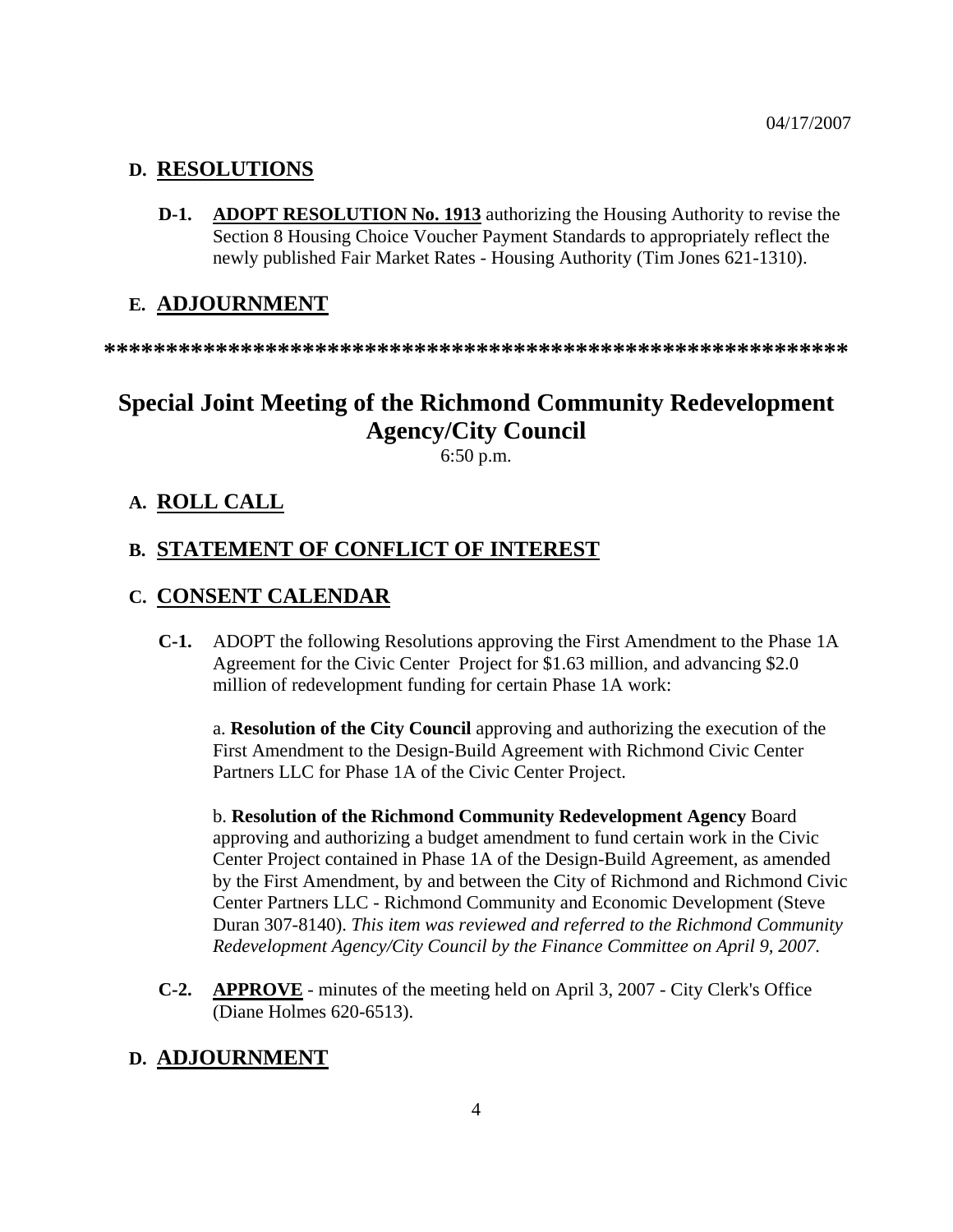04/17/2007

## **CITY COUNCIL**  7:00 p.m.

## **A. ROLL CALL**

#### **B. STATEMENT OF CONFLICT OF INTEREST**

#### **C. AGENDA REVIEW**

## **D. REPORT FROM THE CITY ATTORNEY OF FINAL DECISIONS MADE AND NON-CONFIDENTIAL DISCUSSIONS HELD DURING CLOSED SESSION**

#### **E. OPEN FORUM FOR PUBLIC COMMENT**

#### **F. PRESENTATIONS, PROCLAMATIONS, AND COMMENDATIONS**

- **F-1.** Proclamation recognizing Earth Day 2007 and honoring Richmond green businesses for their efforts to support the triple-bottom line of a vibrant economy, social equity, and healthy environment for Richmond - Mayor McLaughlin (620-6503).
- **F-2.** Present proclamation declaring the week of April 22, 2007, as "West Nile Virus and Mosquito and Vector Awareness Week" - Councilmember Butt (236-7435).

#### **G. CONSENT CALENDAR**

- **G-1. ADOPT A RESOLUTION** granting Wingstop Restaurant's appeal and modifying the Planning Commission's approved hours to allow alcoholic beverage service from 10:00 a.m. through 12 midnight daily - Planning Department (Richard Mitchell 620- 6706).
- **G-2. ADOPT RESOLUTION OF INTENTION NO. 897** to vacate a portion of B Street and schedule a public hearing on the proposed street vacation for May 15, 2007 - Planning Department (Richard Mitchell 620-6706).
- **G-3. APPROVE** write-off of delinquent, uncollectible accounts receivable as recommended by the Finance Department staff - Finance Department (James Goins 620-6740). *This item was reviewed and referred to the City Council by the Finance Committee on April 9, 2007.*
- *G-4.* **ACKNOWLEDGE** receipt of the City of Richmond's Single Audit Report for the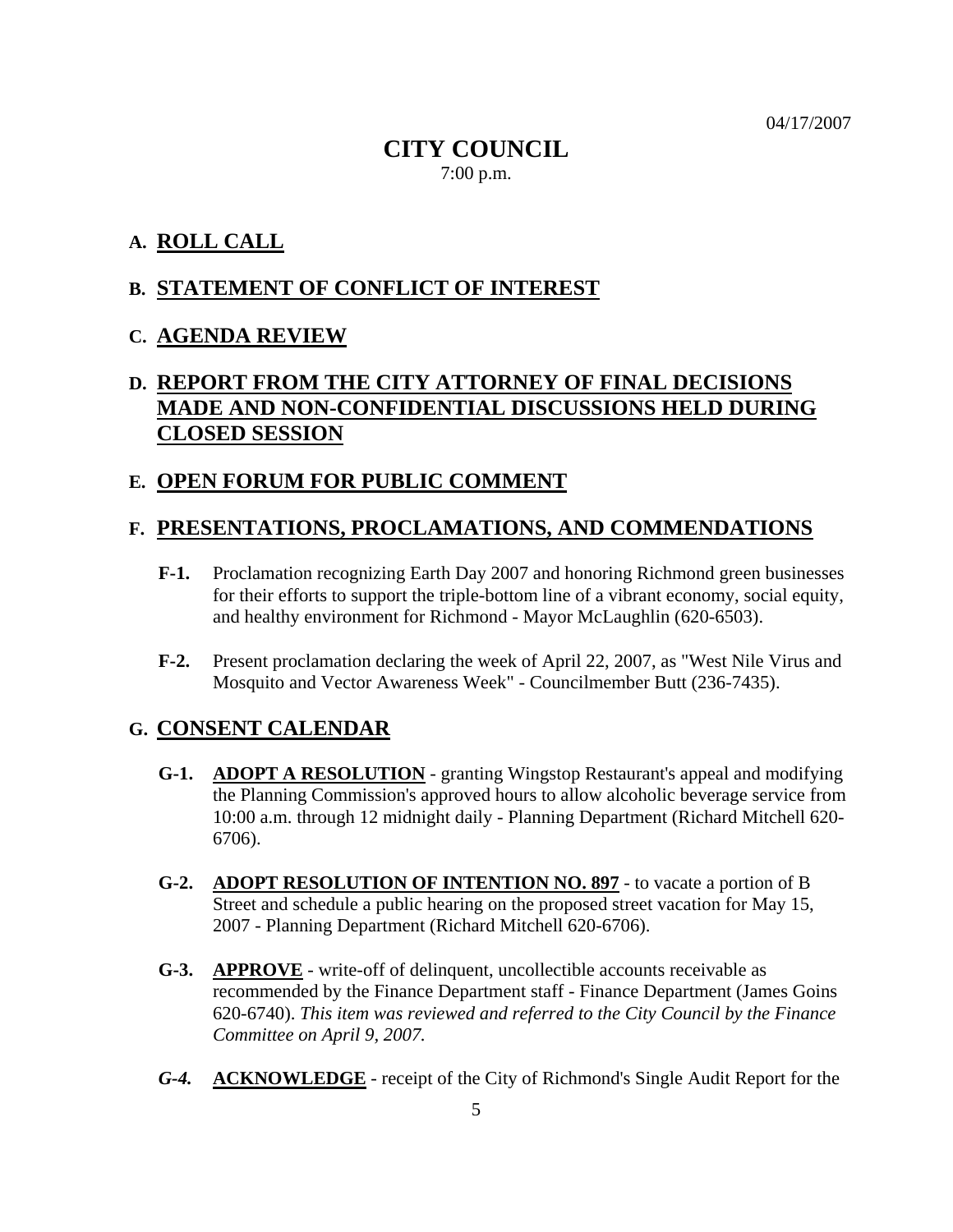year ended June 30, 2006 - Finance Department (James Goins 620-6740). *This item was reviewed and referred to the City Council by the Finance Committee on April 9, 2007.* 

- **G-5. ADOPT** the 2006-2008 Swap Policy to guide the selection, implementation, and administration of interest rate swaps related to City bond issues - Finance Department (James Goins 620-6740). *This item was reviewed and referred to the City Council by the Finance Committee on April 9, 2007.*
- **G-6. ADOPT** the 2006-2008 Cash Reserve Policy to establish guidelines for ongoing maintenance of a general, undesignated operating reserve - Finance Department (James Goins 620-6740). *This item was reviewed and referred to the City Council by the Finance Committee on April 9, 2007.*
- **G-7. ADOPT** the 2006-2008 Investment Policy to establish guidelines for the investment of idle cash - Finance Department (James Goins 620-6740). *This item was reviewed and referred to the City Council by the Finance Committee on April 9, 2007.*
- **G-8. ADOPT** the 2006-2008 Debt Policy to establish parameters for the issuance and management of debt - Finance Department (James Goins 620-6740). *This item was reviewed and referred to the City Council by the Finance Committee on April 9, 2007.*
- **G-9. APPROVE** the expenditure of budgeted funds for the purchase of a street sweeper (\$200,252.25) and a riding mower (\$73,919.08), from budgeted FY 2006/07 Equipment Replacement funds for a total cost of \$274,171.33 - Public Works (Willie Haywood 231-3020). *This item was reviewed and referred to the City Council by the Finance Committee on April 9, 2007.*
- **G-10. APPROVE** Amendment No. 2 to the purchase of services contract between the City of Richmond and Swinerton Management and Consulting that will extend the contract time through June 2009 and increase the contract amount by an additional \$750,000 - Engineering Department (Rich Davidson 307-8105). *This item was reviewed and referred to the City Council by the Finance Committee on April 9, 2007.*
- **G-11. AWARD** a contract to Rowley International, Inc. for aquatic design services for the renovation of the swimming pool at the Richmond Natatorium for a price not to exceed \$130,000 - Engineering Department (Rich Davidson 307-8105). *This item was reviewed and referred to the City Council by the Finance Committee on April 9, 2007.*
- **G-12. AWARD** a construction contract to Bay Hawk, Inc. for Miscellaneous Concrete Repairs, FY 2007/08 - 2008/09 in the amount of \$359,950 with a contingency and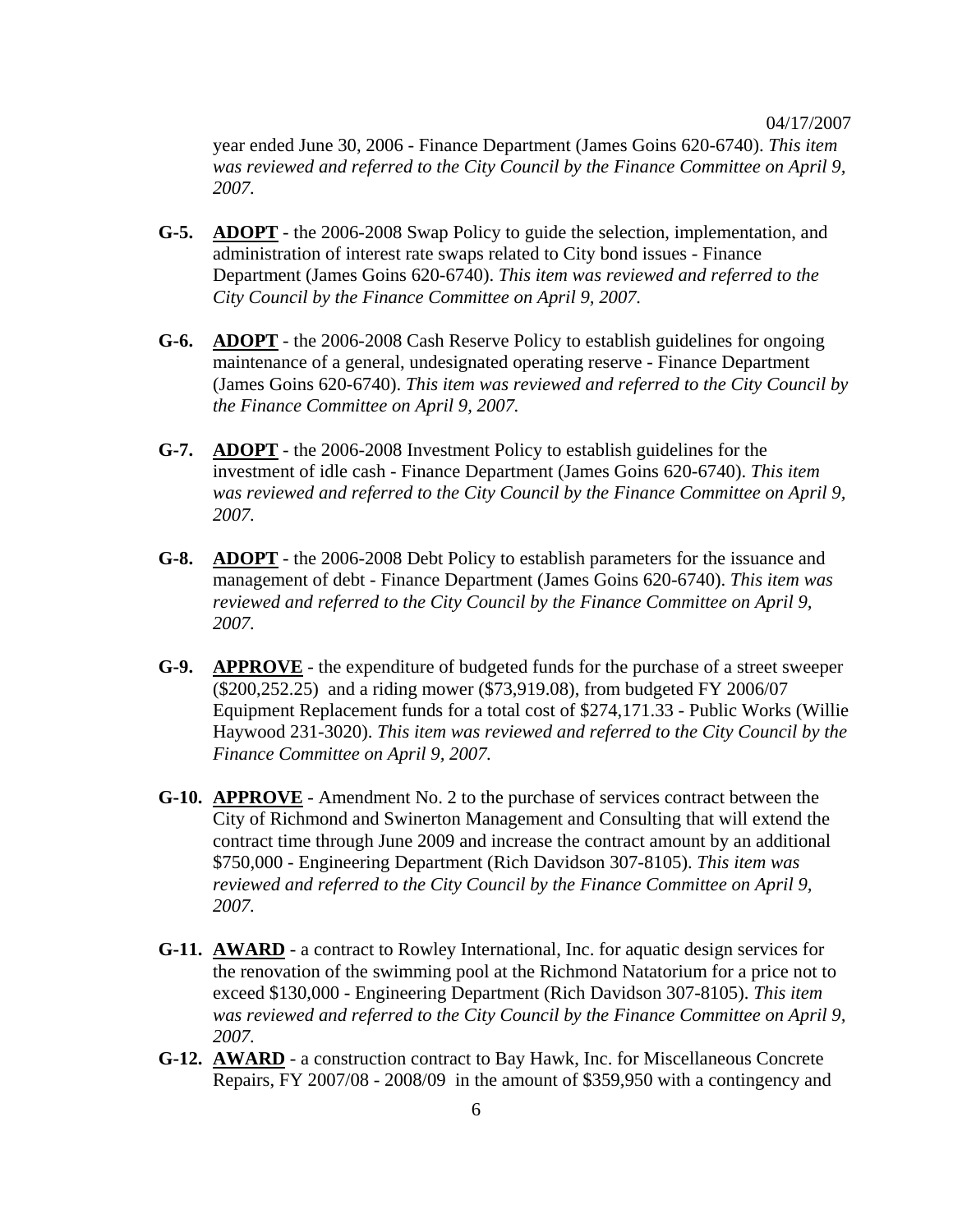reserve not to exceed \$40,000 - Engineering Department (Rich Davidson 307-8105). *This item was reviewed and referred to the City Council by the Finance Committee on April 9, 2007.*

- **G-13. ADOPT AN ORDINANCE** establishing wages, salary, and compensation, for the new classification of **Community Services Technician (Salary Range: \$3,323 - \$4,039/month)** - Human Resources (Leslie Knight 620-6600).
- **G-14. ADOPT AN ORDINANCE** amending the wages, salary, and compensation for City Councilmembers clarifying the payment of medical premiums for retired members of the City Council and allowing for the payment of said premiums for non-PERS medical plans - Human Resources (Leslie Knight 620-6600).
- **G-15. AUTHORIZE** the City Manager to execute a contract with Ralph Anderson & Associates for an amount not to exceed \$25,500 to conduct a recruitment for the Public Works Operations and Maintenance Director - Human Resources (Leslie Knight 620-6600).
- **G-16. AUTHORIZE** the City Manager to execute a contract with Alliance Resources LLD for an amount not to exceed \$26,000 to conduct a recruitment for the Recreation Director - Human Resources (Leslie Knight 620-6600).
- **G-17. AUTHORIZE** the mayor to execute a contract with the law firm of Renne, Sloan, Holtzman, & Sakai for an amount not to exceed \$90,000 to serve as Interim City Attorney - Human Resources (Leslie Knight 620-6600).
- **G-18. APPROVE** appointment of eight members to the San Pablo Avenue Advisory Committee at the request of MIG, the General Plan consultants, that the cities of Richmond and El Cerrito have jointly retained to prepare a joint specific plan for San Pablo Avenue - Mayor McLaughlin (620-6503).
- **G-19. APPROVE** minutes of the Morning and Evening Open Sessions held on April 3, 2007 - City Clerk's Office (Diane Holmes 620-6513).

#### **H. PUBLIC HEARINGS**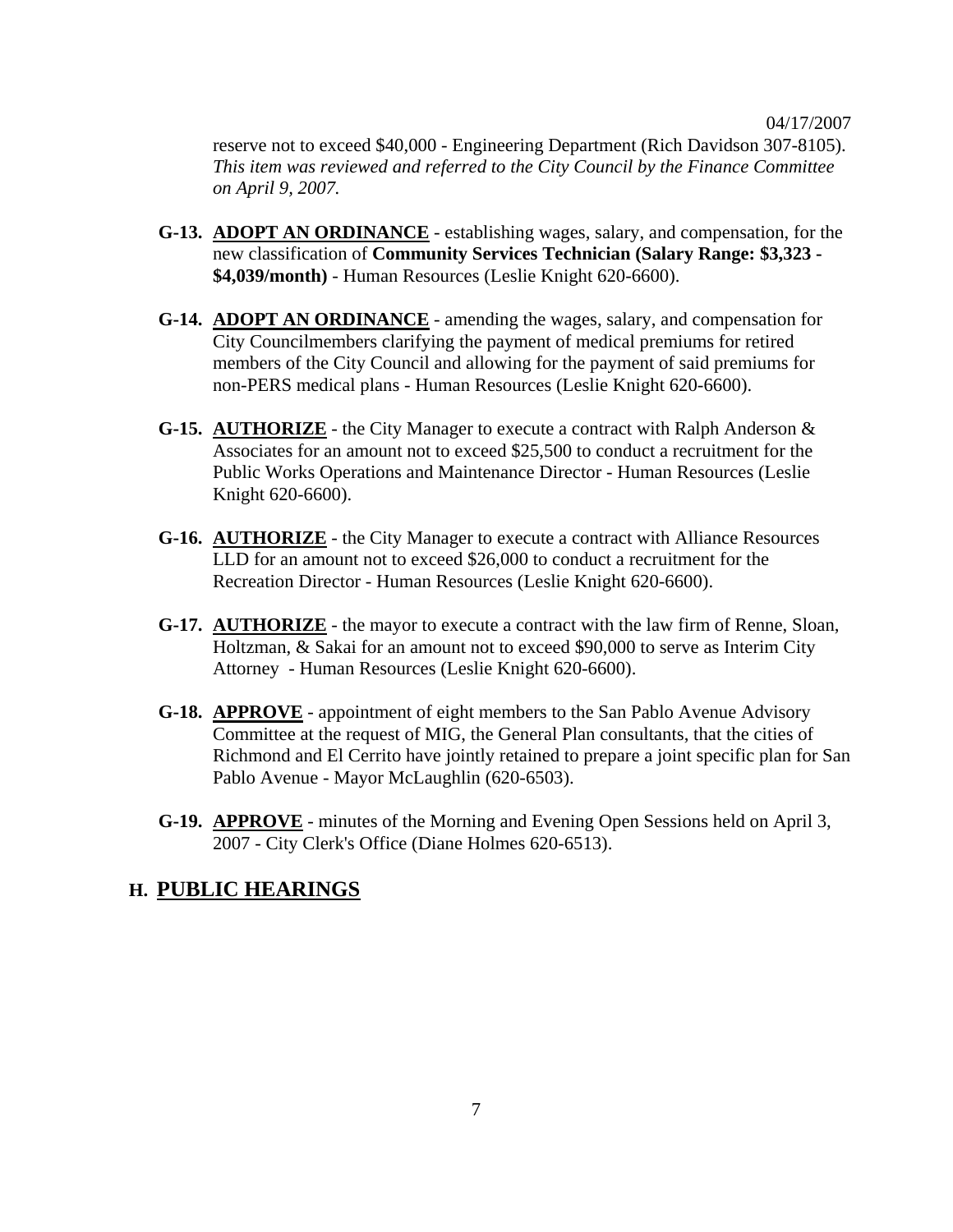#### **I. RESOLUTIONS**

**I-1. ADOPT A RESOLUTION** - declaring Richmond a Green Economic Development Area, inviting green businesses and manufacturing to locate in Richmond and advance Richmond's' Green Business Development Initiative - Mayor McLaughlin (620-6503).

#### **J. ORDINANCES**

- **J-1. INTRODUCE AN ORDINANCE** amending Section 9.20 of the Richmond Municipal Code by adding Section 9.20.200 to allow the County Code Enforcement Officer to enforce provisions of the Richmond Municipal Code regarding illegal trash dumping and accumulation in the incorporated area of North Richmond - City Attorney (John Eastman 620-6509). *This item was reviewed and referred to the City Council by the Public Safety Committee on April 5, 2007.*
- **J-2. INTRODUCE AN ORDINANCE** amending Richmond Municipal Code Section 6.06.050 to increase the number of members for the Historic Preservation Advisory Committee from seven to eight members - City Attorney's Office (John Eastman 620-6509).

## **K. COUNCIL AS A WHOLE**

- **K-1.** Adopt a "Resolution of the City Council of the City of Richmond, California, Formally Establishing the Policy of the City Council Concerning the Continuation of Boards and Commission Members' Terms" - City Attorney's Office (John Eastman 620-6509).
- **K-2.** Discuss and direct staff to develop a budget to hold an annual Appreciation Ceremony for members of the City of Richmond's Boards and Commissions - Mayor McLaughlin, Councilmembers Butt, Rogers, and Marquez (236-7435).
- **K-3.** Approve allocation of \$17,000 for the Juneteenth Parade and Festival, and authorize the use of the City of Richmond's portable entertainment stage, waiving the rental fee and associated staff costs for setting up the stage - Vice Mayor Bates (620-6581).
- **K-4.** Approve Amendment 2 to the City of Richmond Wastewater Treatment Facility Capital Improvements, Operations, Maintenance, and Management Agreement in order to complete the Pump Station Capital Improvement Project by December 1, 2007, at an additional cost to the City not to exceed \$2,000,000 - City Manager's Office (Bill Lindsay 620-6512).